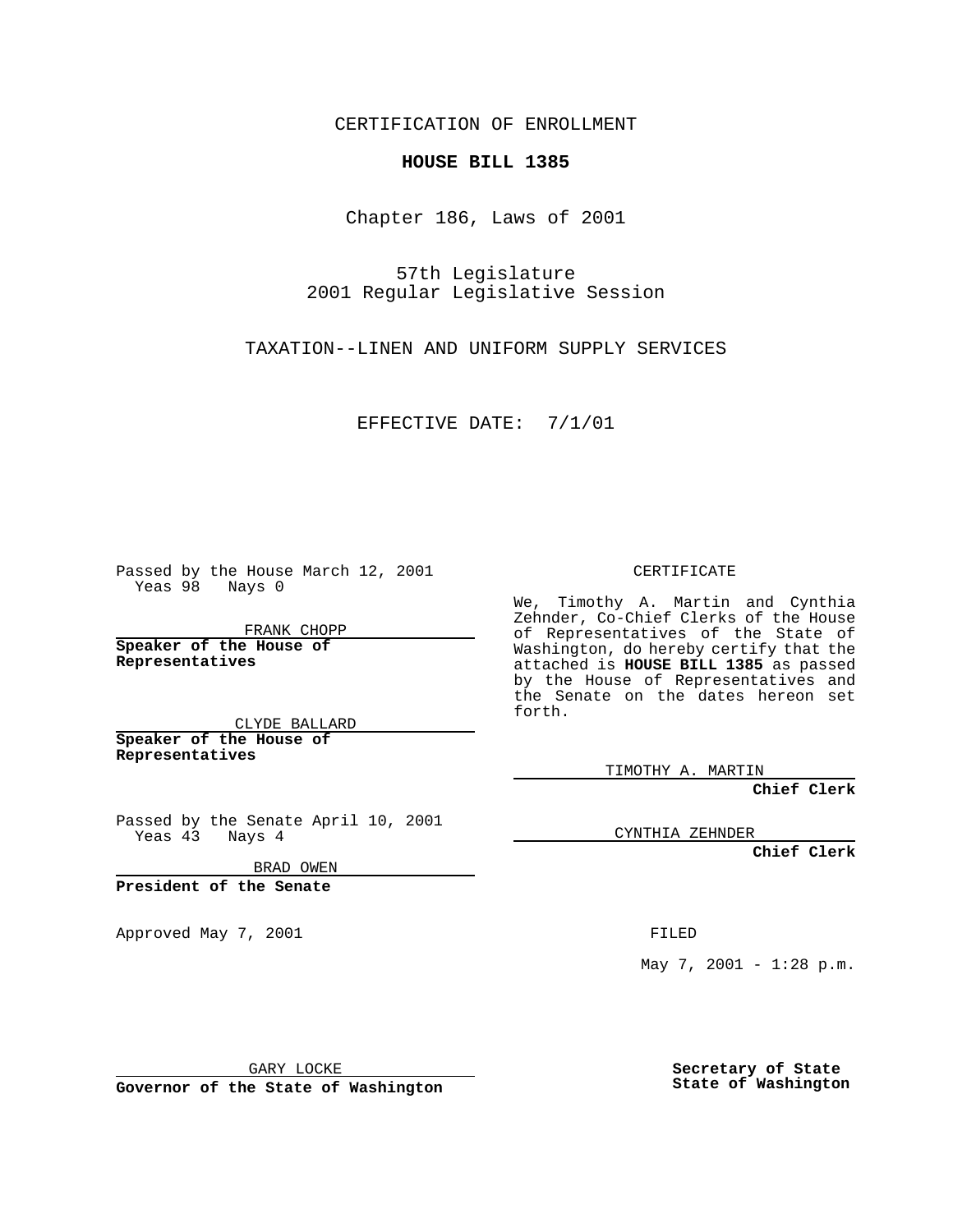## **HOUSE BILL 1385** \_\_\_\_\_\_\_\_\_\_\_\_\_\_\_\_\_\_\_\_\_\_\_\_\_\_\_\_\_\_\_\_\_\_\_\_\_\_\_\_\_\_\_\_\_\_\_

\_\_\_\_\_\_\_\_\_\_\_\_\_\_\_\_\_\_\_\_\_\_\_\_\_\_\_\_\_\_\_\_\_\_\_\_\_\_\_\_\_\_\_\_\_\_\_

Passed Legislature - 2001 Regular Session

**State of Washington 57th Legislature 2001 Regular Session**

**By** Representatives Reardon and Pennington; by request of Department of Revenue

Read first time 01/24/2001. Referred to Committee on Finance.

 AN ACT Relating to excise tax treatment of linen and uniform supply services; amending RCW 82.14.020; adding a new section to chapter 82.08 RCW; creating a new section; providing an effective date; and declaring an emergency.

BE IT ENACTED BY THE LEGISLATURE OF THE STATE OF WASHINGTON:

 NEW SECTION. **Sec. 1.** The legislature finds that because of the mixed retailing nature of linen and uniform supply services, they have been incorrectly sited for tax purposes. As a result, some companies that perform some activities related to this activity outside the state of Washington have not been required to collect retail sales taxes upon linen and uniform supply services provided to Washington customers. The activity has aspects of both the rental of tangible personal property and retail services related to tangible personal property. This error in tax treatment provides an incentive for businesses to locate some of their functions out of state. In-state businesses cannot compete if their out-of-state competitors are not required to collect sales tax for services provided to the same customers.

 The purpose of this act is to clarify the taxable situs and nature of linen and uniform supply services.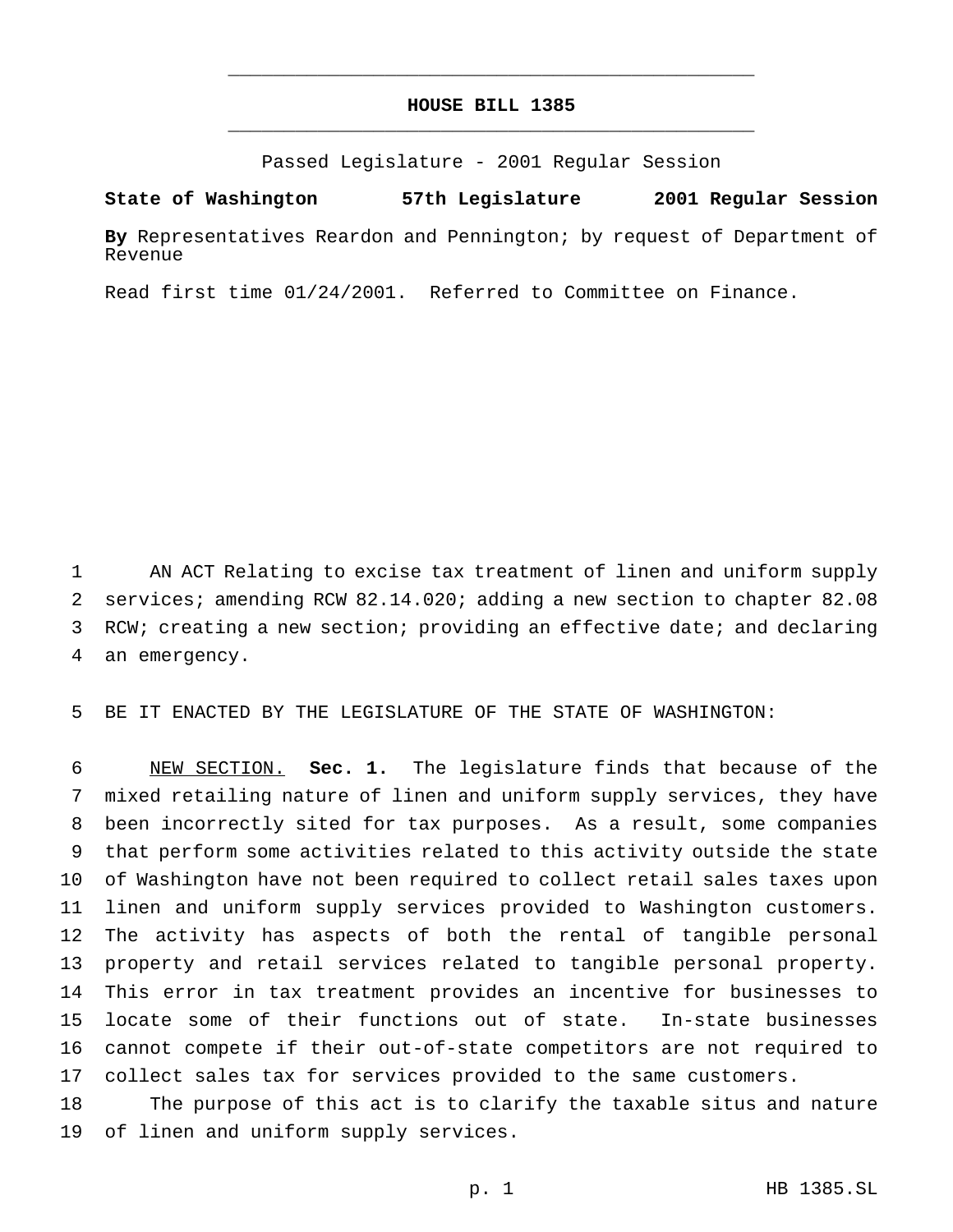NEW SECTION. **Sec. 2.** A new section is added to chapter 82.08 RCW to read as follows:

 For purposes of this chapter, a retail sale of linen and uniform supply services is deemed to occur at the place of delivery to the customer. "Linen and uniform supply services" means the activity of providing customers with a supply of clean linen, towels, uniforms, gowns, protective apparel, clean room apparel, mats, rugs, and similar items, whether ownership of the item is in the person operating the linen and uniform supply service or in the customer. The term includes supply services operating their own cleaning establishments as well as those contracting with other laundry or dry cleaning businesses.

 **Sec. 3.** RCW 82.14.020 and 1997 c 201 s 1 are each amended to read as follows:

For purposes of this chapter:

 (1) A retail sale consisting solely of the sale of tangible personal property shall be deemed to have occurred at the retail outlet at or from which delivery is made to the consumer;

 (2) A retail sale consisting essentially of the performance of personal business or professional services shall be deemed to have occurred at the place at which such services were primarily performed, except that for the performance of a tow truck service, as defined in RCW 46.55.010, the retail sale shall be deemed to have occurred at the 23 place of business of the operator of the tow truck service;

 (3) A retail sale consisting of the rental of tangible personal property shall be deemed to have occurred (a) in the case of a rental involving periodic rental payments, at the primary place of use by the lessee during the period covered by each payment, or (b) in all other 28 cases, at the place of first use by the lessee;

29 (4) A retail sale within the scope of ((the second paragraph of)) 30 RCW 82.04.050(2), and a retail sale of taxable personal property to be installed by the seller shall be deemed to have occurred at the place where the labor and services involved were primarily performed;

 (5) A retail sale consisting of the providing to a consumer of telephone service, as defined in RCW 82.04.065, other than a sale of tangible personal property under subsection (1) of this section or a rental of tangible personal property under subsection (3) of this section, shall be deemed to have occurred at the situs of the telephone 38 or other instrument through which the telephone service is rendered;